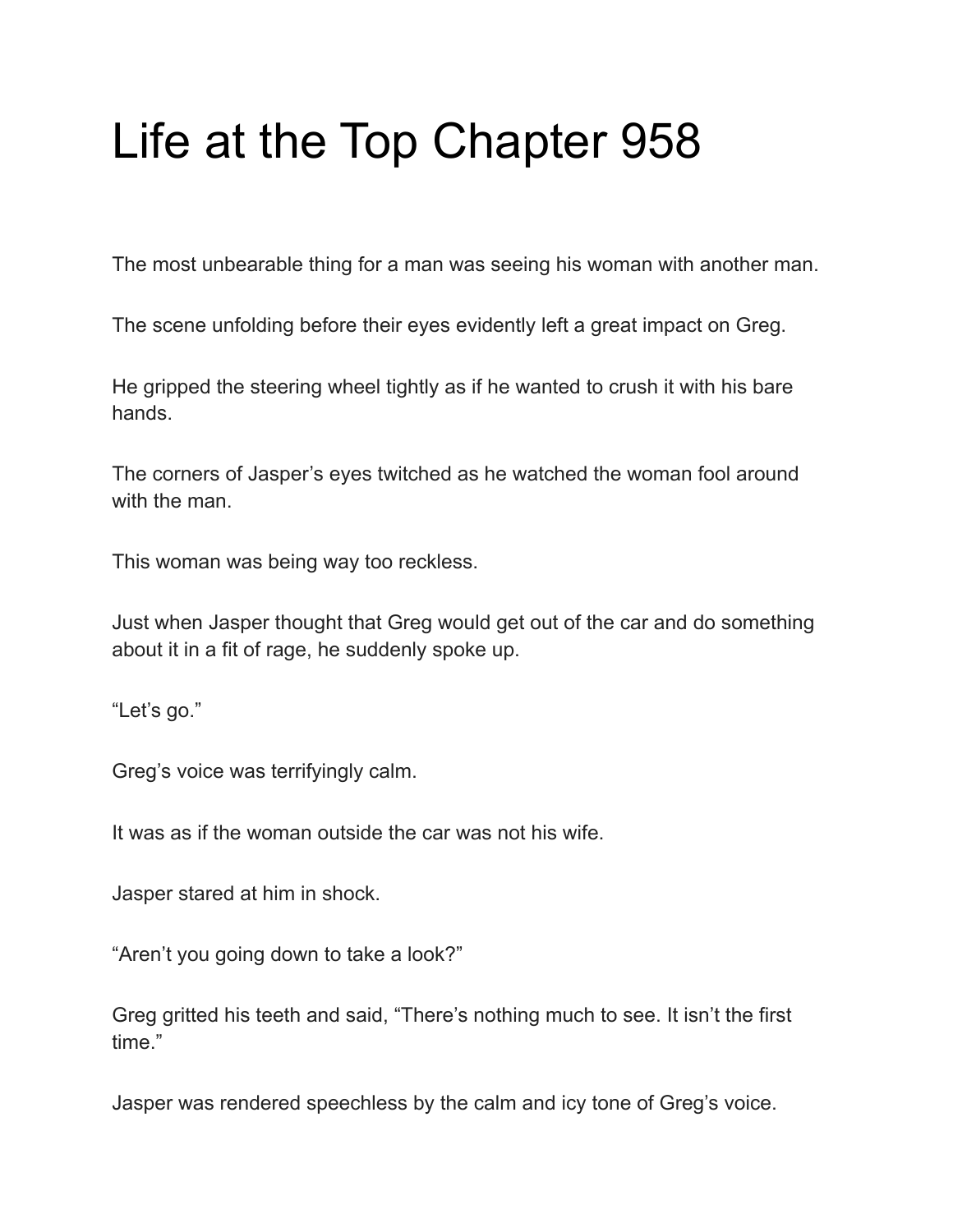Was it worth it?

Living like this just for a posh car, a luxurious house, and a life without having to worry about basic necessities?

Was he willing to tolerate his wife cheating on him just like that?

Jasper felt like Greg was not the passionate young man he once knew anymore. He was no longer a daring man who was willing to fight for his dreams.

Greg started up the car again, and he drove away.

Both of them did not utter a single word throughout the entire ten-minute journey.

They finally arrived at their destination. Greg had brought them to a Criucian restaurant. His preferences for food still remained the same. He loved spicy food.

Greg ordered a whole table of dishes after arriving at the restaurant. He also ordered two bottles of Criucian wine, which the restaurant had limited stock of.

"That's enough. We can't finish eating so much food," Jasper told Greg who still intended to order some more food.

"Eat whatever you want and order anything you like. If you can't finish the food, we'll just throw it away. It doesn't cost much," Greg said. It seemed like he was venting his anger.

Jasper raised his brows. "Greg Costa, I know that you have a lot of money now, but is it fun for you to splurge your money and waste food like this just to show off?" he questioned him.

"F\*ck this! You're looking down on me as well, Jasper Laine. You're mocking me for using my wife's money, right?!" Greg roared at Jasper, suddenly bursting into a fit of rage.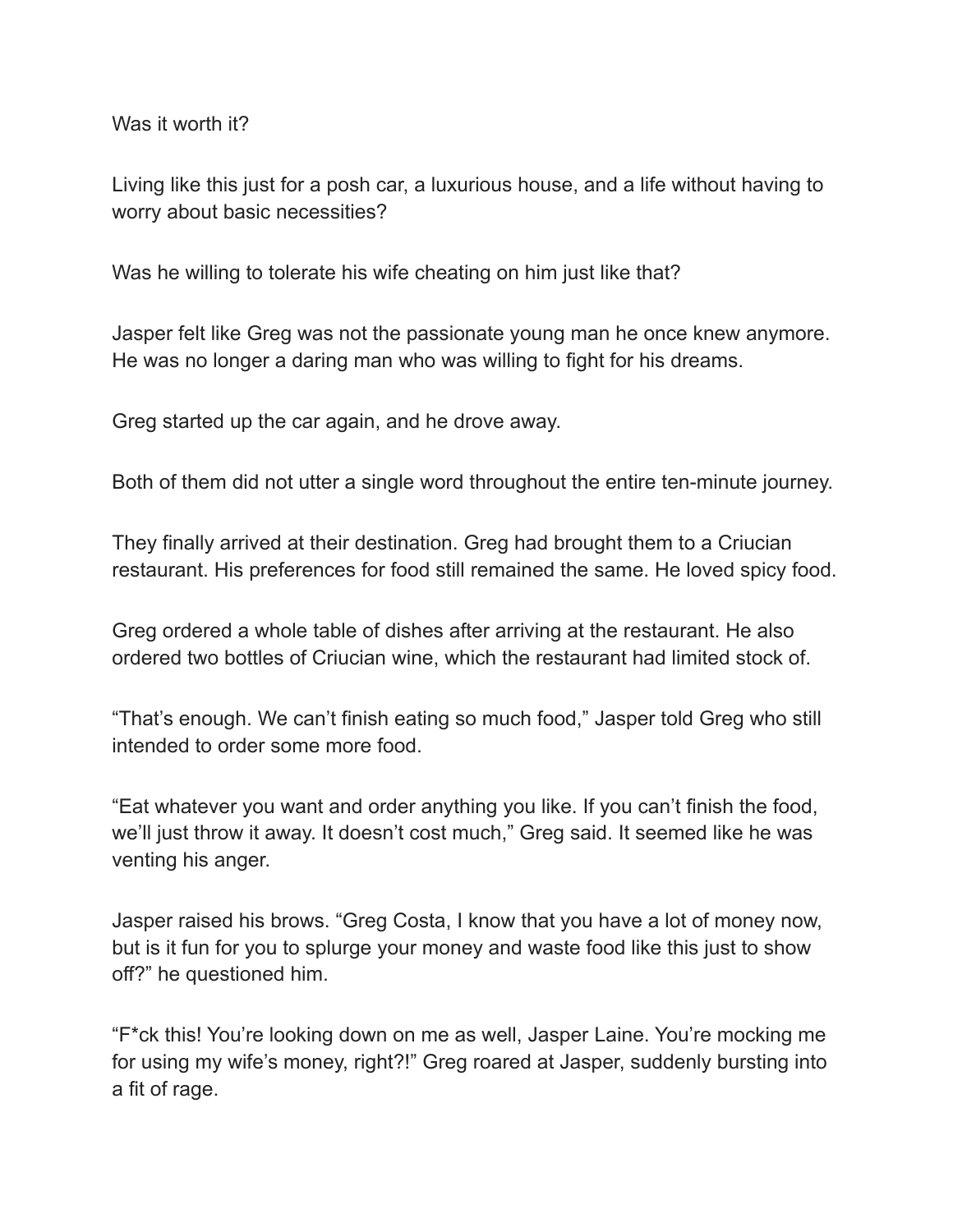"I'm not looking down on you. You're the one who's giving up on yourself instead! You're sabotaging yourself!" Jasper retorted.

Greg gritted his teeth as he remained seated without saying anything.

He opened the bottle of Criucian wine after the dishes were served. He raised his head and downed a whole glass of wine in a single gulp.

"Greg, you were bold enough to pick a fight with more than ten gangsters in the past because of me. You also told the teacher that everything was your fault so that I wouldn't be expelled back then.

"When I got together with Penelope Hunt, you told me that she wasn't a good person. You threatened to end our friendship so that I would end things with her. Why have you become like this now?" Jasper quizzed as he stared at Greg.

Greg closed his eyes slowly. He seemed to be recalling the past incidents that Jasper had mentioned. A carefree smile formed across his lips.

"Now that I think about it, we were really fools in the past, haha." Greg chuckled.

"Let's not talk about me anymore. How about you? Are you still with Penelope Hunt?" Greg asked.

"We broke up," Jasper said in a steady tone.

"You guys broke up? An infatuated man like you actually broke up with her? Who was the one who initiated it?" Greg grinned as he asked Jasper.

"It was a mutual decision. We weren't right for each other anymore, so it was meaningless to continue being together. You were right. We don't suit each other. I must have been blinded in the past. After calming down and returning to my senses, I finally understood everything," Jasper said. He filled his glass with wine and clinked his glass against Greg's.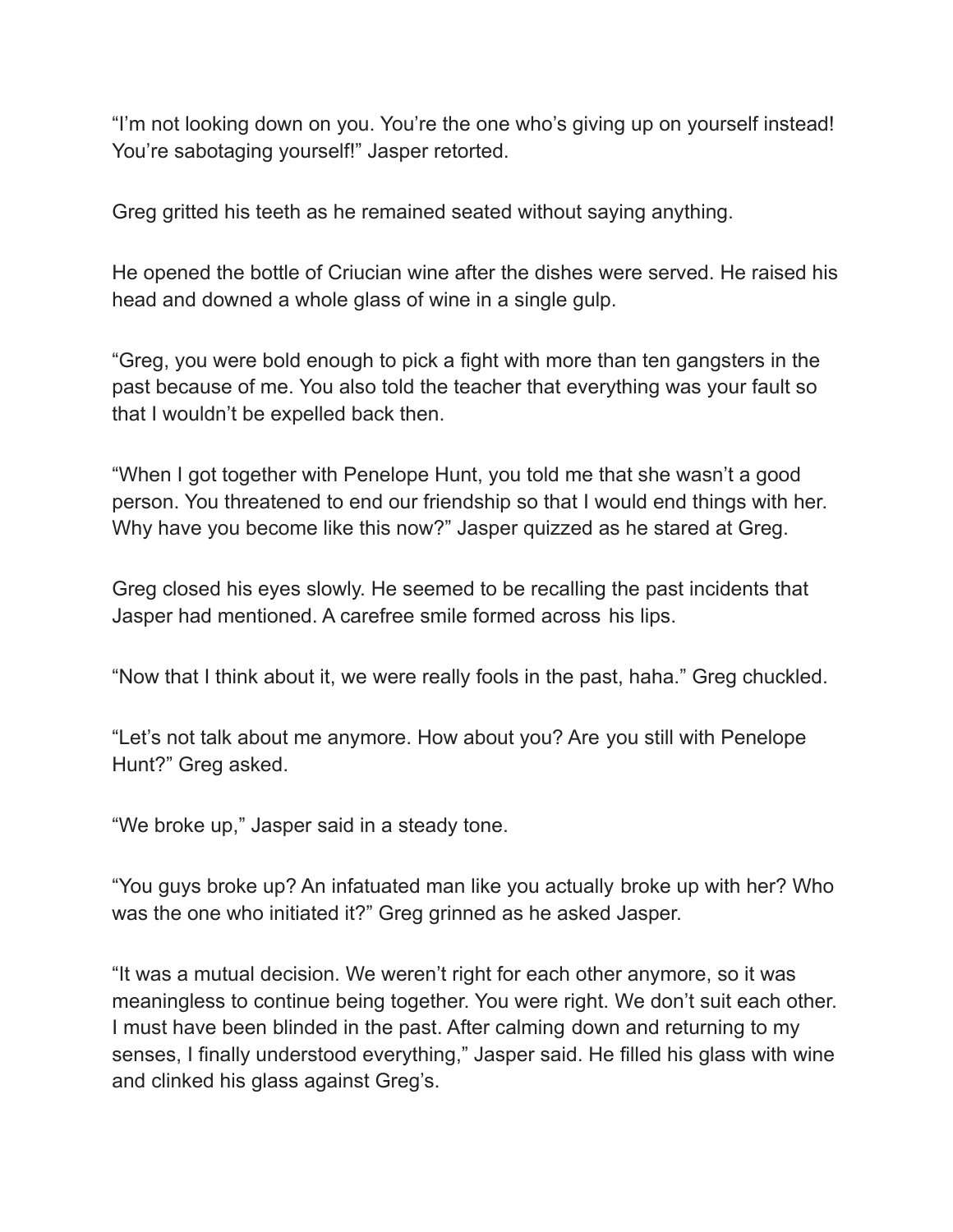"Everyone has their own hardships when they choose to make a certain decision. I won't ask you about it, and I respect your choice as well. Come on, let's not mention anything today. Let's just talk about the old times. Let's drink!"

Greg burst out into laughter and said, "That's right, that's my brother. Come on, let's drink!"

Greg was trying to numb himself by getting drunk whereas Jasper had no choice but to accompany him. Both of them continued to drink and eventually finished the two bottles of Criucian wine.

Just as Greg began feeling tipsy, the door of the private dining room suddenly got pushed open aggressively.

Greg's wife, Mary Wellington, stood at the door. She pointed a finger at Greg and began to scold him, "Greg Costa, I asked you to take care of our son and do the chores at home, but you're out here drinking? You're drinking so much in the morning, why aren't you dead yet?!" she shouted.

"How dare you tell me that you're busy and tired from doing housework everyday?! If I hadn't walked by and seen your car parked at the entrance, I would've been fooled by you!

"How dare you drive out the car I bought for you and spend my money on alcohol?!"

Mary's sudden appearance shocked Jasper and Greg.

Greg stood up. There was an unpleasant expression on his face. "My childhood friend is here. I was just greeting him. Don't be so angry…" he stuttered.

Before Greg could finish speaking, Mary walked up to him and slapped him right across the face.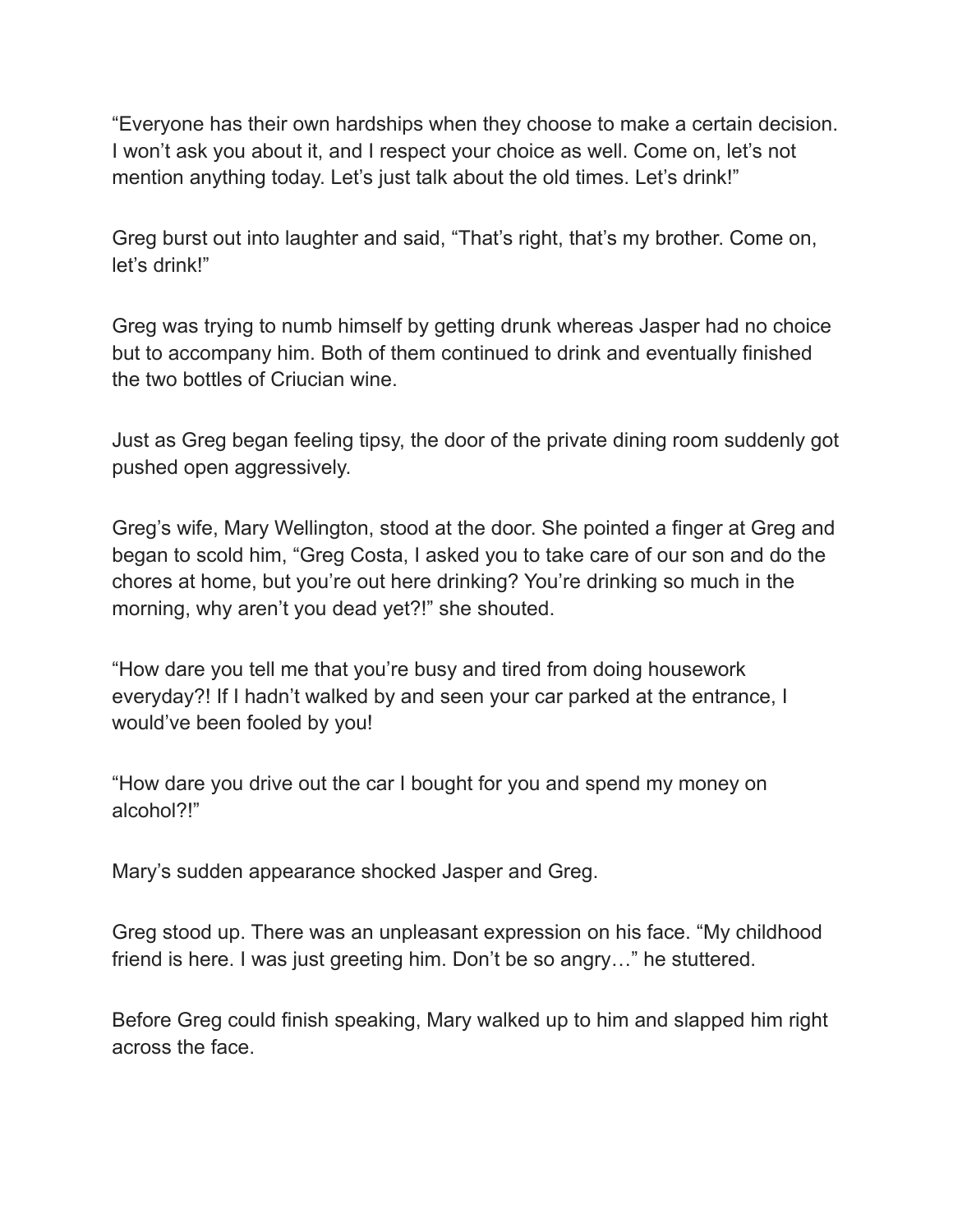"Have you learned how to talk back to me? Childhood friend? What childhood friend? What kind of childhood friend would a useless piece of garbage like you have?"

As Mary continued rambling on, she glanced at Jasper in disgust. After noticing that Jasper was dressed plainly in clothes that did not seem to be worth more than 200 dollars, the disgust in her gaze grew more evident.

"Where's this poor thing from? Do you want to borrow money from this useless man? I've seen plenty of people like you. Many of his poor relatives came over just to borrow money from him. Last time, his uncle came and told us how difficult his life was while crying out loud. How disgusting.

"Let me tell you this. I don't care if you're childhood friends or whatnot. Greg Costa doesn't own a single penny. Everything that he owns, including his underwear, was bought with my money. Don't even dream of taking a single penny from me!"

A slight frown formed on Jasper's face. "You're mistaken. We're actually childhood friends. I just came over to reminisce upon the old times with him. I don't intend to borrow any money," he said in a frigid tone.

"Haha, you have no intentions to borrow money?" Mary said with a sneer, "A free meal and free drinks are a bargain as well, right?" she asked.

"Mary, things aren't like that. Jasp isn't that type of person," Greg said while he resisted the pain flaring across his cheek.

"What type of person? What kind of friends can a useless piece of garbage like you have?" Mary said sarcastically.

"Don't think I'm clueless about your intentions. Did you want to act like you were rich in front of your friend? Please get a grasp of reality. All of your money belongs to me. How dare a man like you who lives off his wife's money act like you're a big shot in front of your friend?"